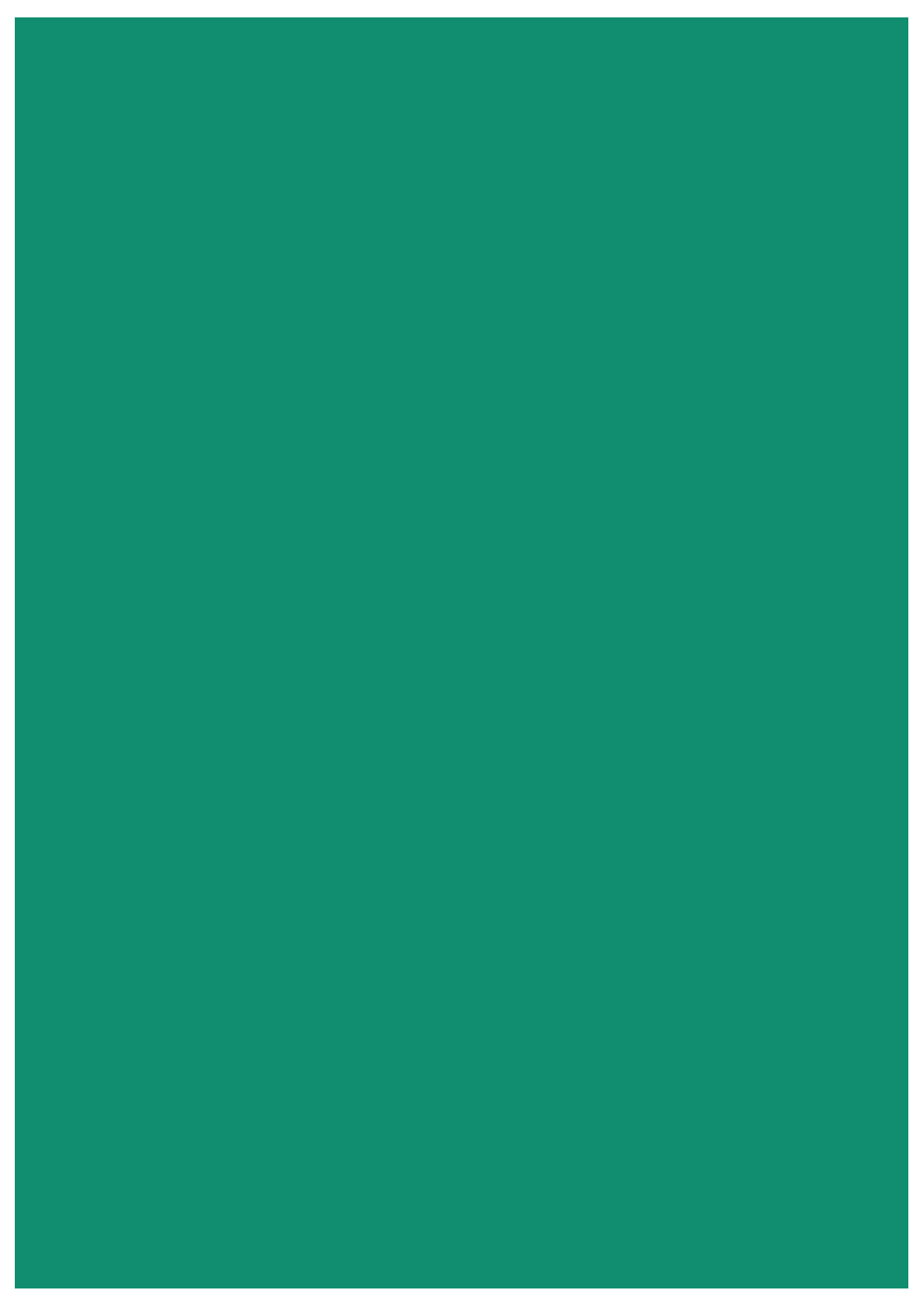### **EXECUTIVE SUMMARY**

A striking and commonly unknown fact is that colorectal cancer is the second deadliest cancer - approximately 170,000 people dying every year- in the European Union (EU). This fact is even more striking as this type of cancer is both preventable and curable if detected early enough. Unfortunately, most of the patients are detected at stage III and IV. If the European Unionwas able to diagnose more patients in stage I from the current 13% to a 50%, 130,000 more lives could be saved per year and more than 3 billion€ in healthcare budget savings could be generated every year, and possibly the same amount in social and work-related value.

Despite this important opportunity, there are many barriers to early screening at the level of the patient (e.g. psychosocial factors), the health care providers (e.g. low screening recommendation) and the health care systems (e.g. inadequate screening systems). In order to significantly improve 5-year survival rates and reduce the economic burden of colorectal cancer on healthcare systems, screening programmes must be more effective.

We strongly believe the time to act is now and we call policy makers at EU and National level to take key actions, such as: improve national colorectal cancer programmes (from screening to treatment) and their implementation; undertake consistent and regular monitoring at EU level of adherence and effectiveness of screening programmes; organise and support colorectal cancer awareness-raising campaigns and education; and promote multi-stakeholder colorectal cancer initiatives.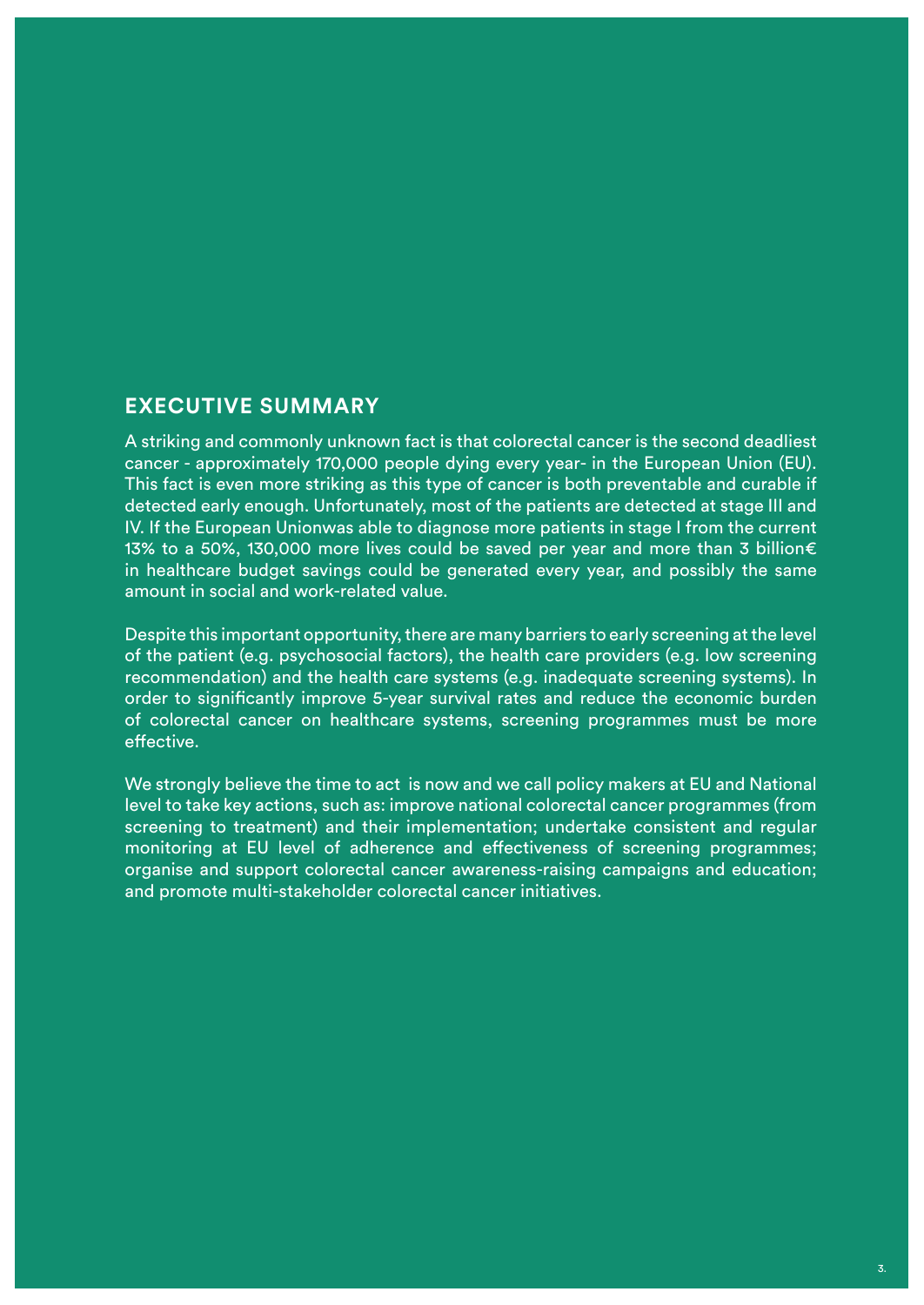

Colorectal cancer is the second deadliest cancer in the European Union (EU)<sup>;</sup>, with approximately 170,000 people dying every year, out of a diagnosed population of 370,000. The incidence of CRC is likely to rise significantly in the next decade, mainly due to the ageing of the population and factors such as tobacco use, alcohol use, unhealthy diets, physical inactivity, and obesity<sup>ii</sup>. On the positive side, the age-standardised mortality is decreasing because of better management of the diseaseiii and the application of better medical practices and innovative diagnostic, pharmaceutical solutions and surgical treatment options. Today, there are 950,000 colorectal cancer survivors in the European Union<sup>iv</sup>.

| <b>MORTALITY AND INCIDENCE IN THE EUROPEAN UNION</b> |                  |                  |                                    |  |  |  |
|------------------------------------------------------|------------------|------------------|------------------------------------|--|--|--|
|                                                      | <b>Incidence</b> | <b>Mortality</b> | <b>Current number of survivors</b> |  |  |  |
| Colon                                                | 242,987          | 117,357          |                                    |  |  |  |
| Rectum                                               | 125,260          | 52,924           |                                    |  |  |  |
| <b>TOTAL</b>                                         | 368,247          | 170,281          | 950,000                            |  |  |  |

Colorectal cancer is easier to treat when detected at early stages. When diagnosed at stage I, the overall 5-year survival rate is around 90%, whereas it is only around 10% in the metastatic stage IV. Today, unfortunately, only around 13% of patients are diagnosed at stage I<sup>v</sup>. Recent studies in the UK<sup>vi</sup> (table below), Belgium<sup>vii</sup>, Switzerland<sup>viii</sup> and Italy<sup>ix</sup>, demonstrate figures within the same range, with around 15 to 16% in stage I and 20 to 25% in stage IV.

| % of patients<br>diagnosed<br>per stage | <b>Stage I</b>  | <b>Stage II</b> | <b>Stage III</b> | <b>Stage IV</b> |
|-----------------------------------------|-----------------|-----------------|------------------|-----------------|
|                                         | 13 <sub>%</sub> | <b>31%</b>      | 32%              | 24%             |

Despite its high incidence, the understanding of symptoms by patients and the diagnosis by GPs of colorectal cancer is not easy. The median time between reporting the first symptoms to a GP and the actual diagnosis is 128 days, with a range from 57 to 257 days<sup>x</sup>. It is obvious that both general practitioners and emergency services of hospitals misdiagnose one of the most common cancers. The majority of patients are diagnosed once symptoms become noticeable and hence at a late stage - and are either referred to hospitals by their GP or present themselves at emergency services<sup>xi</sup>. By simply identifying the risk profile of the patient, physicians should take no chances: patients who are older than 50, with a family history of cancer, (former) smokers, with a low level of physical activity or a relatively high body mass index, should qualify for a colonoscopy.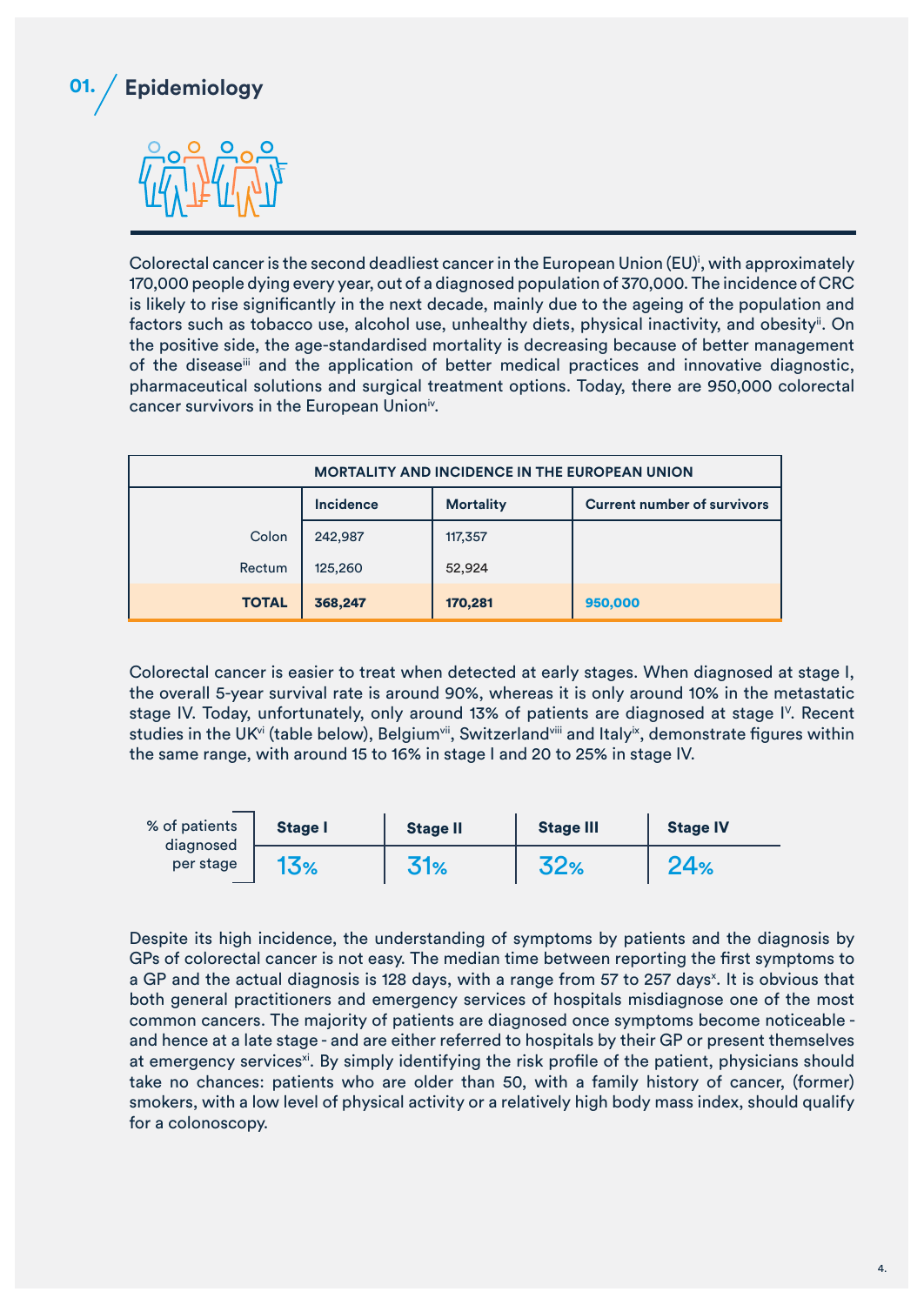

In 2009, the total medical and non-medical cost of colorectal cancer was estimated at 13.1 billion€xii. Today, the cost will likely have increased to over 15 billion€, taking the increase in incidence, costs and inflation rates into consideration. This highly avoidable and treatable disease places a significant burden on healthcare systems, especially because costs increase with more progressive stages<sup>xiii</sup>. Despite the significant cost of the treatment, it is hard to find health economic data on costs. Estimates vary widely, ranging from 3,000 $\epsilon^{xiv}$  for a stage I treatment, to up to 170,000€ for a late stage treatment<sup>xy</sup>. On average, one might say that the difference in cost between early stage and late stage is probably tenfold, between 4,000€ and 40,000€.

In Germany, the cost of treatment in private hospitals is around 75,000€ on average<sup>xvi</sup>, without follow-up costs. The cost is probably higher than in public hospitals, so the assumption that the treatment of stage IV colorectal cancer is around 40,000 to 60,000€ is acceptable.



#### **Survival rate by stage of the disease**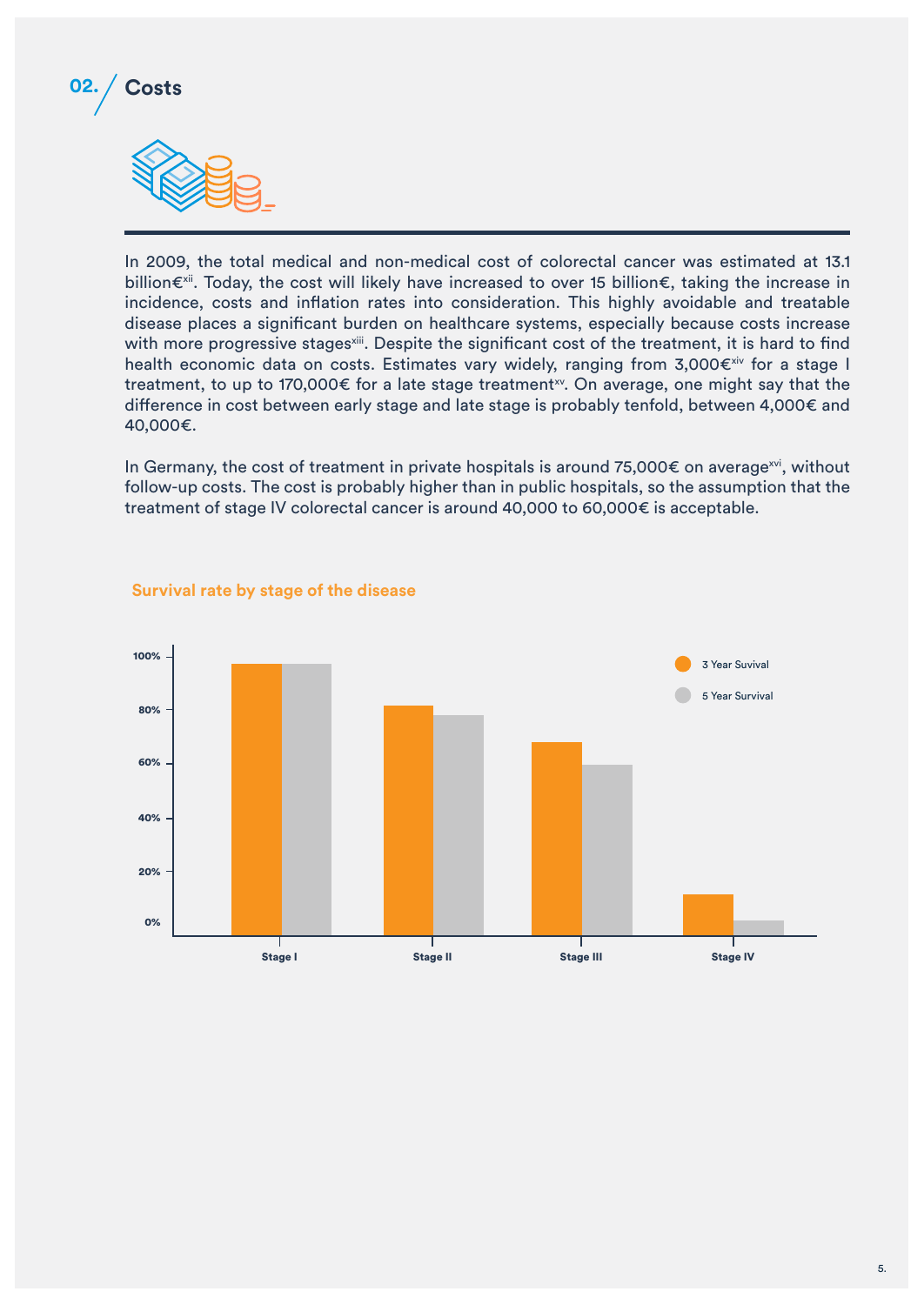



#### State of play: screening rates, models and costs

In a Council Recommendation of December 2003, the Council of Health Ministers recommended that all Member States implement population-wide screening for colorectal cancer, for all citizens between 50 and 74 years old, using the faecal occult blood test or other newer tests if they have demonstrated evidence of being effective<sup>xvii.</sup> Despite these recommendations, only three member states have actually implemented the programmes as intended fifteen years ago and only 14% of European citizens participate in colorectal cancer screening programmes.



Even if the information is hard to get by country, in practice, only Slovenia, Ireland and France have formal population-based screening programmes that address all citizens between 50-74 years old. In 13 other Member States, screening programmes are organised regionally, resulting in sometimes major differences within one country, or with different age groups. Seven Member States have just started formal populationbased screening programmes, and five Member States have no screening programmes at all.

#### **CRC Screening Status in Europe**

- Correct (population based & 50-74 years)
- Partial (regional or >50 or >60)



#### Participation rates

A European Council report sets a 65% participation rate as desirable for the defined target population.

Despite this, today only 14% of EU citizens between 50 and 74 year old (have the opportunity to) participate in colorectal cancer formal population-based screening programmes. Having a programme is not sufficient, it also has to meet quality criteria in terms of awareness creation, repeat messages, and sensitivity to tone and style that will enhance citizen participation. The fact that the objectives of the European Council are realistic can be demonstrated by breast cancer screening programmes for which participation rates between 60% (age 50-74y) and 68.9% (age 45-49y) are achieved.

Some countries, such as the Netherlands, have a very high participation rate of 70%, even if the country only addresses citizens older than 55 years old. The results have been significant, with 48% of patients now diagnosed at Stage I, as compared to 15% without screening<sup>xviii</sup>. Another good example is the Basque country in Spain, where a very high participation rate of 75% is achieved, and 92% of all patients with a positive test also adhere to colonoscopy. Slovenia reaches 62% within the full target group across the country, also resulting in 48% of the patients now being diagnosed at Stage Ixix.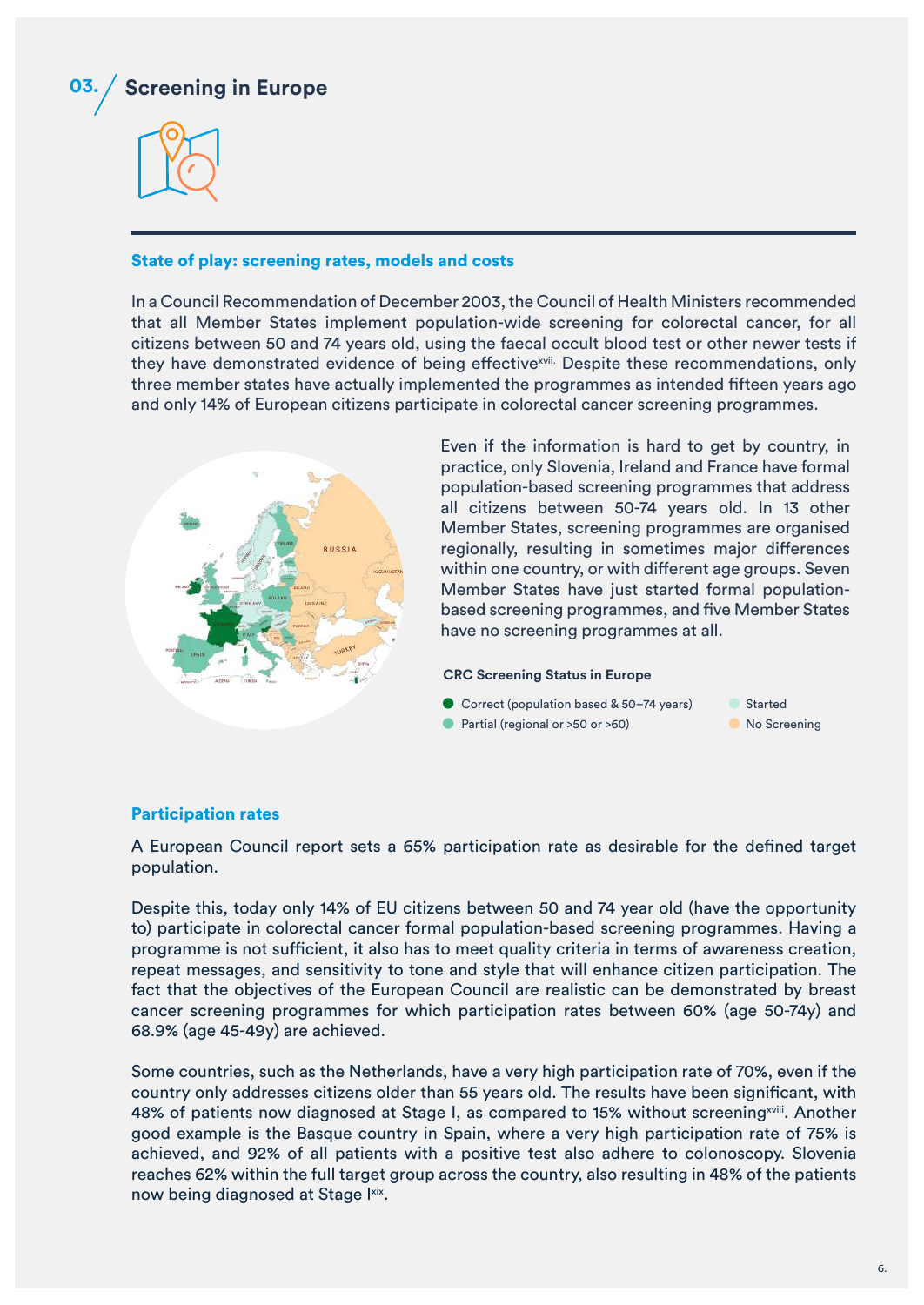Having a full population-based screening programme requires an ongoing political prioritisation and a sustained effort to keep a high awareness among citizens of the need to participate. If not, participation rates will drop, as is demonstrated by France, where a good programme dropped to a participation rate of approx. 33% of the target population $\mathrm{^{xx}}\mathrm{.}$ 

Today, the Fecal Immunological Test (FIT test), which has a 95% sensitivity to correctly diagnose colorectal cancer, is the recommended screening test and, according to a recent study $x^{x}$ , it has also demonstrated higher participation rates.

#### Early diagnosis saves lives

The main argument for colorectal cancer screening is saving the lives of citizens. As colorectal cancer is a slow-developing form of cancer, screening programmes have a good chance of early diagnosis<sup>xxii</sup>. Considering the very high incidence and mortality, colorectal cancer screening should become a priority for every Member State. It will help meet the UN Sustainable Development Goals of reducing premature mortality from non-communicable diseases with 33% by 2030 in one sweep.

Considering the successful results of the Netherlands, the benefits are immediately obvious. Shifting the distribution of patients diagnosed in stage I from the current 15% to a higher percentage of 50%, would raise the number of citizens with an expected overall survival rate of 90% from 55,500 to 185,000 in the EU, reducing the overall healthcare costs by billions of euros. Unfortunately, few studies have been conducted to evaluate this health economic benefit.

In Germany, the colonoscopy screening programme prevented more than 180,000 cases of cancer between 2003 and 2012<sup>xxiii</sup>. More outcomes studies are needed urgently.

Apart from an expected increase in overall survival, early detection also allows for minimally invasive surgery, which results in a faster recovery of the patient, and is cheaper for the healthcare system as a consequence.

#### The importance of treatment capacity and compliance

In order to avoid bottle-necks or long waiting times for colonoscopy and treatment, the setting up of a robust infrastructure is a basic requirement, that should be an integral part of any populationbased screening programme, ensuring the presence of the right imaging and surgery technology. Citizens with pre-cancerous adenomas and treated patients also require systematic monitoring and follow-up.

#### The cost-effectiveness of screening

The 'business case' for colorectal cancer screening is an easy one, on the condition that the screening programme is of high quality. Since it is much cheaper to treat patients in early stages, and if - thanks to better screening - 50% of patients would be diagnosed in stage I, instead of the current 15%, more than 3 billion€ in savings could be generated in the healthcare budget every year, and possibly the same amount in social and work-related value. A German study mentions savings of up to 623€ per screened citizen<sup>xxiv</sup>. The screening itself can be done relatively cheaply. The investment is around 2 $\bm{\epsilon}$  per screened citizen $\stackrel{\mathsf{x}\mathsf{v}}{\mathsf{v}}$ .

This means that public intervention is possible with a low-level investment, which in turn leads to better survival rates, better quality of life for patients, and reduced long-term health-related costs.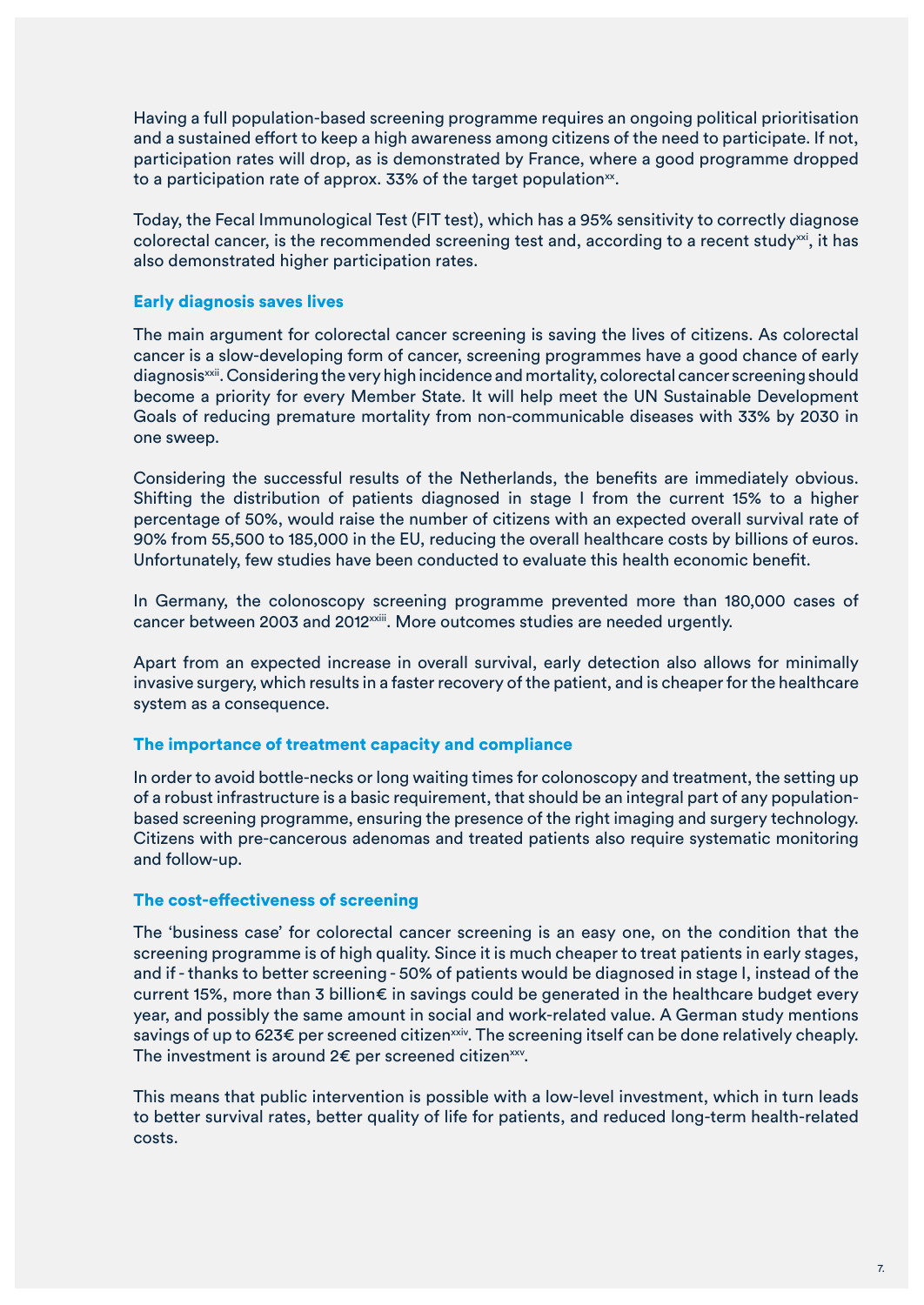## **04. Call For Action: Policy Recommendations**



It is also clear that the cost-effectiveness increases with high participation rates. Setting up a whole formal population-based screening programme with limited participation will inevitably be very costly. This implies that the quality of the programme will depend on the collaboration between all stakeholders, the smooth transition between positive testing and colonoscopy and the quality of the direct communication to individual citizens.

#### The barriers for screening

Despite the obvious value of colorectal cancer screening, many barriers exist that must be taken into account when setting up programmes:

- *Patient barriers,* such as fear, socio-demographic, psychosocial, economic or geographic factors as well as awareness, understanding or lifestyle.
- • *Health care providers' barriers,* including low screening recommendation, poor coordination and communication between patients and providers, or lack of follow-up.
- *Health system barriers,* including inadequate access, screening costs, test-specific factors or delays, as well as the capacity to move patients from screening to colonoscopy to effective treatment<sup>xxvii</sup>.

The political importance to tackle this second cause of cancer deaths in Europe was re-iterated in other reports by the European Commission, the European Parliament and some task forces set up in the context of Europe Against Cancer, and further reinforced by the Commission publication on "European Guidelines for Quality Assurance in Colorectal Cancer Screening and Diagnosis" (2010), by the Cancer Control Joint Action's (CanCon) "European Guide on Quality Improvement in Comprehensive Cancer Control" (2017), and the Commission Publication "Cancer Screening in the European Union (2017).

The European Commission<sup>xxviii</sup> considers that work in the area of implementation and updating of screening programmes and networking between centres and experts remains a priority public health objective at the EU, national and regional level.

Overcoming the existing barriers at the level of patients, clinicians and health systems are critical for success. Society needs a political commitment to improve the uptake of cancer screening by raising awareness and education, and by supporting countries that lack the capacity for proper screening and treatment.

We are actively working to drive a policy debate addressing this societal challenge and recommend EU and Member States to focus on the following policy areas, which should be considered in ongoing action plans as well as in EU and National legislation.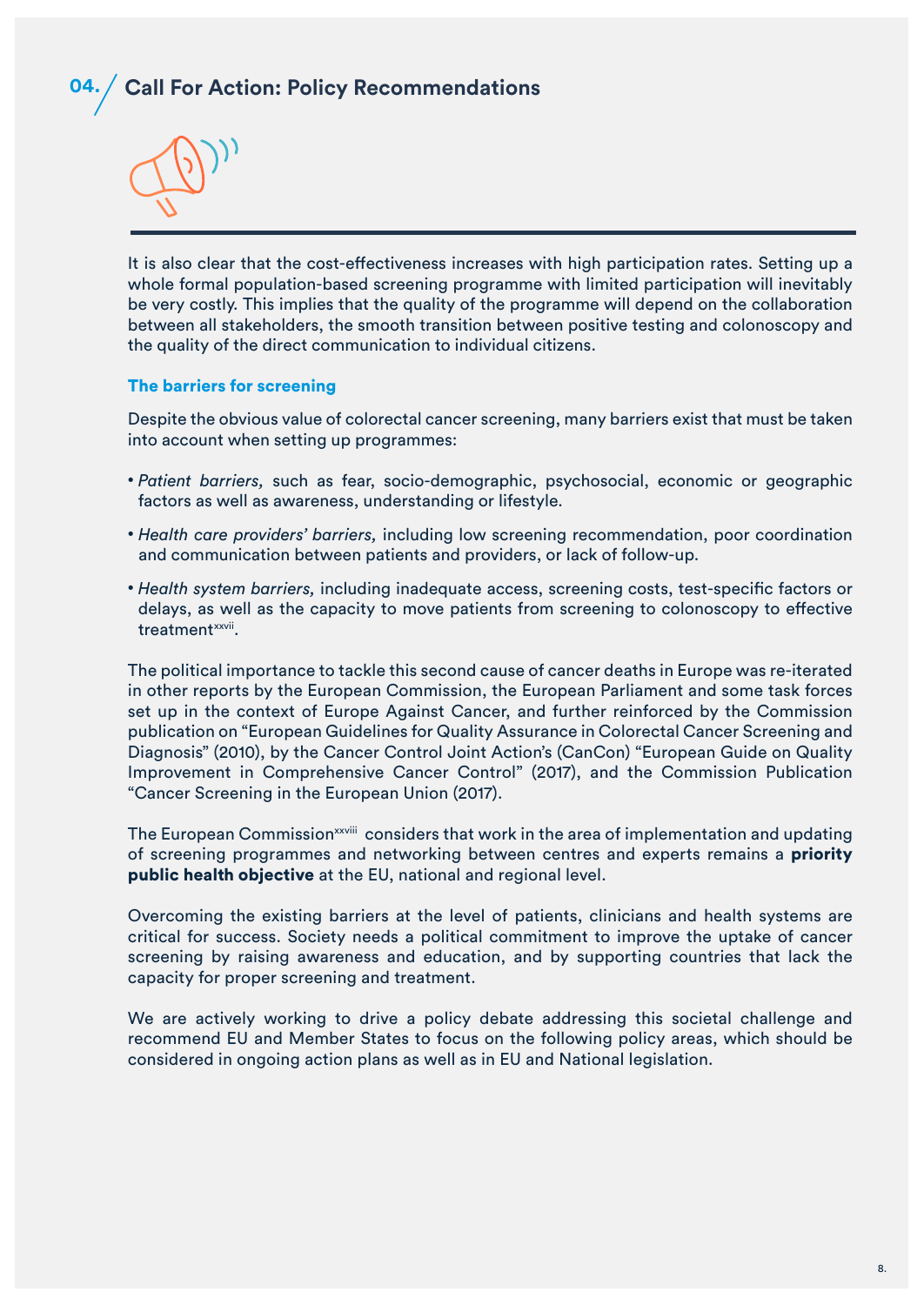#### **Member States:**

- 1.Organise and support colorectal cancer awareness-raising campaigns and education to overcome barriers to screening;
- $\vee$  2. Involve all key stakeholders to set up or improve colorectal cancer screening programmes targeted at the total population of 50 to 74 years old; to have a concerted action between the regions and the national government to discuss collaboration on funding and savings;
- 3. Review and improve national colorectal cancer programmes (from screening to treatment) and their implementation, including effectiveness of awareness programme; adherence and effectiveness of screening programme. These reviews should be based on an integrated care approach (including standardized patient pathways);
- 4. Ensure that the necessary **capacity** is available to diagnose and treat patients.

#### **EU-wide and Member States:**

- $\checkmark$  5. Undertake consistent and regular monitoring at EU level of adherence and effectiveness of screening programmes, including Key Performance Indicators of the colorectal cancer national programmes;
- 6. Undertake **health economic analyses** to track how money can be best invested and how the programmes need to be adjusted to improve outcomes;
- $\checkmark$  7. Organise an annual conference on colorectal cancer screening to exchange best practices between Member States, Regions and Healthcare Organizations;
- $\checkmark$  8. Promote multi-stakeholder colorectal cancer initiatives, such as European and National Councils in charge of leading, managing, monitoring and assessing colorectal cancer detection, treatment and outcomes;
- $\vee$  9. Create education materials for citizens and primary care to increase the possible diagnosis of colorectal cancer.



**We Can Save Patients' Lives and Reduce Costs by Putting These Basic Screening Initiatives into Practice.**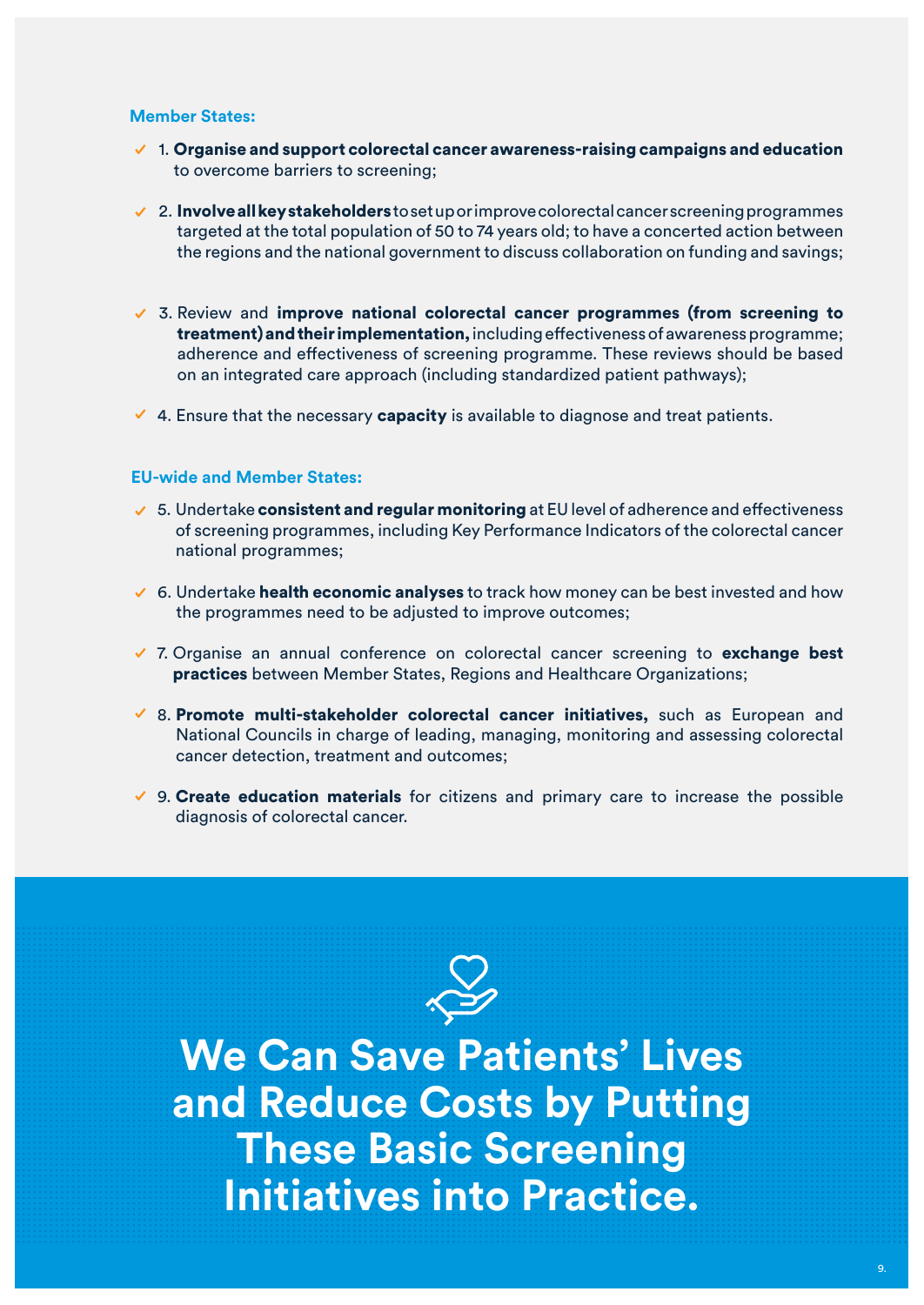#### NOTES AND REFERENCES

- <sup>i</sup>Malvezzi, 2016. European cancer mortality predictions for the year 2016. Ann Oncol, p. 725−731.
- Cancer Screening in the European Union (2017) Report on the implementation of the Council Recommendation on cancer screening. May 2017/ International Agency for Research on Cancer. Available at: [https://ec.europa.eu/](https://ec.europa.eu/health/sites/health/files/major_chronic_diseases/docs/2017_cancerscreening_2ndr) [health/sites/health/files/major\\_chronic\\_diseases/docs/2017\\_cancerscreening\\_2ndreportimplementation\\_en.pdf](https://ec.europa.eu/health/sites/health/files/major_chronic_diseases/docs/2017_cancerscreening_2ndr)
- iii M. Malvezzi et al. European Cancer Mortality Predictions for the year 2018, Annals of Oncology, 2018
- iv Globocan, figures 2012
- Figures from the US and the UK come to comparable results : American Cancer Society: Survival Rates for Colorectal Cancer, by Stage, 2018 and Bowel Cancer UK, Figures 2006
- Source: Cancer.net
- vii Cancer Burden In Belgium 2003-2014, Belgian Cancer Registry 2014
- viii Feller, A., Schmidlin, K., Bordoni, A., Bouchardy, C., Bulliard, J., Camey, B., Oris, M. (2018). Socioeconomic and demographic inequalities in stage at diagnosis and survival among colorectal cancer patients: evidence from a Swiss population based study. Cancer Medicine, 7(4), 1498–1510.<http://doi.org/10.1002/cam4.1385>
- ix Manuel Zorzi et alii: Characteristics of the colorectal cancers diagnosed in the early 2000s in Italy. Epidemiology & Prevention, 2015
- Pablo Vega, Fátima Valentín, Joaquín Cubiella: "Colorectal cancer diagnosis: Pitfalls and opportunities", in World Journal of Gastro-intestinal Oncology, 2017
- xi Westwood M, Lang S, Armstrong N, et al. Faecal immunochemical tests (FIT) can help to rule out colorectal cancer in patients presenting in primary care with lower abdominal symptoms: a systematic review conducted to inform new NICE DG30 diagnostic guidance. BMC Medicine. 2017;15:189. doi:10.1186/s12916-017-0944-z.
- xii Ramon Luengo-Fernandez , Economic burden of cancer across the European Union: a population-based cost analysis, The Lancet Oncology, 2013
- xiii Ibid.
- xiv Bowel Cancer UK, 2014
- Kanavos P and Schurer W. Eur J Health Econ 2010;10(1):S115-S129.
- xvi [bookimed.com](http://bookimed.com)
- xvii COUNCIL RECOMMENDATION of 2 December 2003 on cancer screening (2003/878/EC)
- xviii Integraal Kankercentrum Nederland, March 2018
- xix Slovenian National Colorectal Cancer Screening Programme, Ljubljana, 2018
- xx Institut National du Cancer, February 2018
- xxi Carlo Senore et al. "Performance of Colorectal Cancer Screening In the European Union Member States", in Gut, December 2018
- xxii ESMO: Colorectal cancer screening working; 'irrefutable' evidence that fall in death rates is attributable to screening programmes. Available at: [http://www.esmo.org/Conferences/Past-Conferences/European-Cancer-](http://www.esmo.org/Conferences/Past-Conferences/European-Cancer-Congress-2013/News/ECC-2013-Press-R)[Congress-2013/News/ECC-2013-Press-Release-Colorectal-Cancer-Screening-Works-Irrefutable-Evidence-that-Fall](http://www.esmo.org/Conferences/Past-Conferences/European-Cancer-Congress-2013/News/ECC-2013-Press-R)[in-Death-Rates-is-Attributable-to-Screening-Programme](http://www.esmo.org/Conferences/Past-Conferences/European-Cancer-Congress-2013/News/ECC-2013-Press-R)
- xxiii Chen Chen, Michael Hoffmeister & Hermann Brenner (2017) The toll of not screening for colorectal cancer, Expert Review of Gastroenterology & Hepatology, 11:1, 1-3, DOI: 10.1080/17474124.2017.1264269 - The same study comes to the following conclusion: "Studies that demonstrated the effectiveness of screening, in fact, reveal an unsettling truth – a large proportion of the 700,000 CRC-related deaths every year should not occur. This is the toll of not screening for CRC. Underuse of CRC screening is a public health issue that patients, healthcare providers, scientists, and policy-makers all must work together to overcome".
- xxiv Sieg, Andreas & Brenner, H. (2007). Cost-Saving Analysis of Screening Colonoscopy in Germany. Zeitschrift für Gastroenterologie. 45. 945-51. 10.1055/s-2007-963435.
- A recent announcement by the Minister of Public Health in Flanders, Belgium, indicated that he would invest 300,000 € to add 160,000 citizens of the age group of 54 years old, and the same amount for a similar group of 53 years old. This makes the overall public investment in screening somewhere around 2€ per screened citizen
- xxvi Kanavos P, Schurer W. The dynamics of colorectal cancer management in 17 countries. Eur J Health Econ 2010;10(1):S115−S129.
- xxvii For more information, please, check the following articles: Vanaclocha-Espia et al., Factors influencing participation in colorectal cancer screening programs in Spain, Preventive Medicine 105 (2017) 190–196. Altobelli et al., Colorectal cancer prevention in Europe: Burden of disease and status of screening programs, Preventive Medicine 62 (2014) 132–141. Resa et al., The Relative Importance of Patient-Reported Barriers to Colorectal Cancer Screening American Journal of Preventive Medicine (2010;38(5):499 –507).

xxviii [https://eur-lex.europa.eu/legal-content/EN/TXT/PDF/?uri=CELEX:52014DC0584&from=EN](https://eur-lex.europa.eu/legal-content/EN/TXT/PDF/?uri=CELEX:52014DC0584&from=EN https://ec.europa.)  [https://ec.europa.eu/health/sites/health/files/major\\_chronic\\_diseases/docs/2017\\_](https://eur-lex.europa.eu/legal-content/EN/TXT/PDF/?uri=CELEX:52014DC0584&from=EN https://ec.europa.) [cancerscreening\\_2ndreportimplementation\\_en.pdf](https://eur-lex.europa.eu/legal-content/EN/TXT/PDF/?uri=CELEX:52014DC0584&from=EN https://ec.europa.)